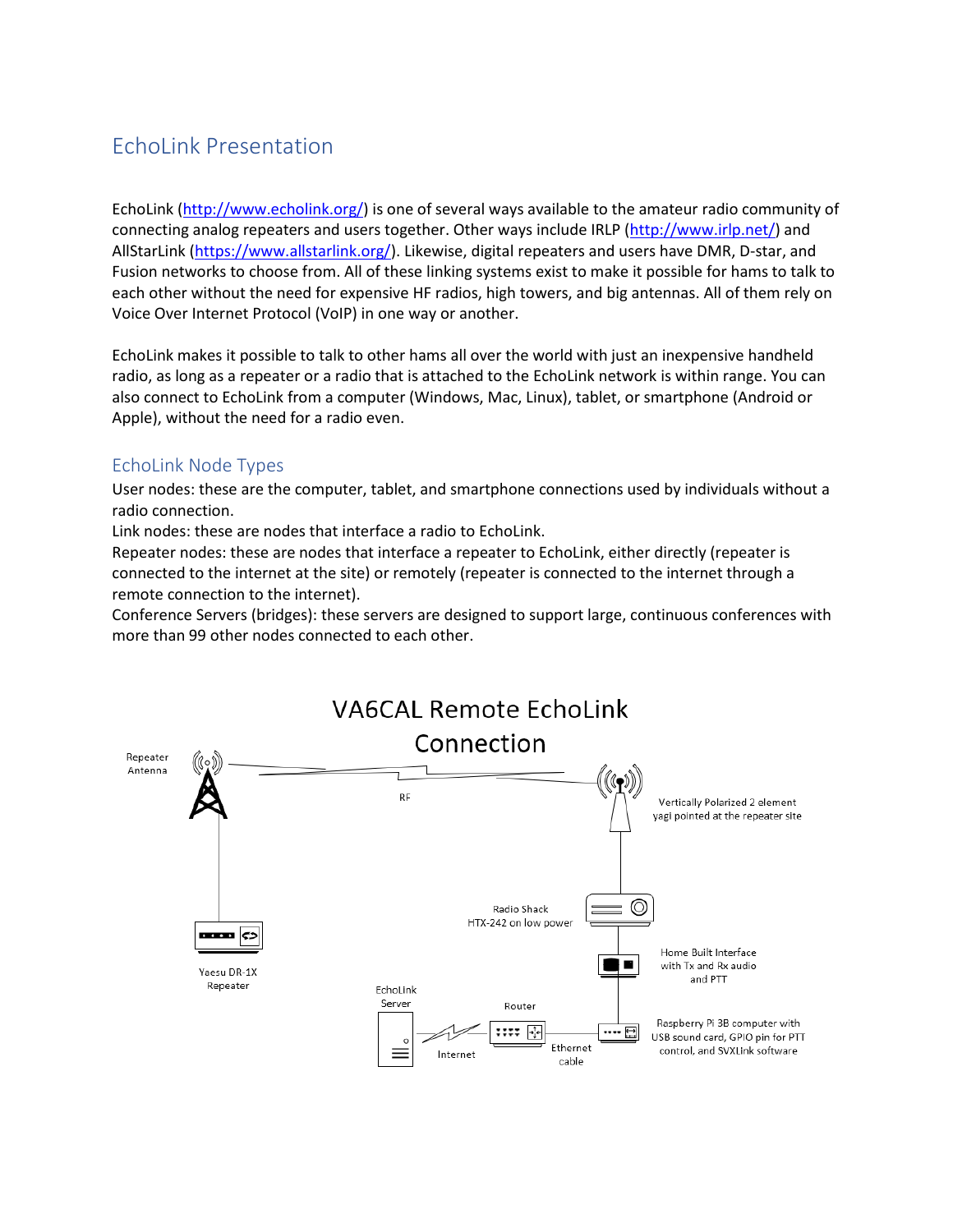### How Are Connections Made?

The EchoLink addressing servers keep track of all the active nodes and their IP addresses. There is also a validation server that checks to ensure that any node that requests access has a valid call sign. When a node, computer, repeater, or link, requests a connection to another node, the address server will indicate whether the requested node is online and what IP address to use to connect to it. At that point, the nodes connect directly to each other and the addressing server is free to answer the next request. If you are familiar with Dynamic Domain Name Servers, then the EchoLink addressing servers perform a similar function.

## SVXLink Software on a Raspberry Pi

SVXLink Server is a general purpose voice services system. It started out as an EchoLink application for Linux in 2003 and has evolved from there. See:<https://www.svxlink.org/>

SVXLink is "command line" based, so it doesn't require a graphical user interface. I ended up installing it on an RPi using the Raspbian OS with GUI so I could use the graphical interface to aid in testing and troubleshooting. The FLDIGI program was helpful in testing the USB audio interface and the PTT control.



Here is the little interface box I built to connect the radio to the RPi:

The blue and red wires connect to the GPIO pins on the RPi that control PTT. The black cables go to the Mic and Speaker jacks on the USB sound card. The white cable connect to the Speaker and Mic jacks of the 2m radio. I didn't include any isolation for the audio lines and haven't had any problems, but the box has room, if I decide to add it later on. There is also room to add a transistor and resistors for a COR line to GPIO pin, if desired. I am using VOX instead.